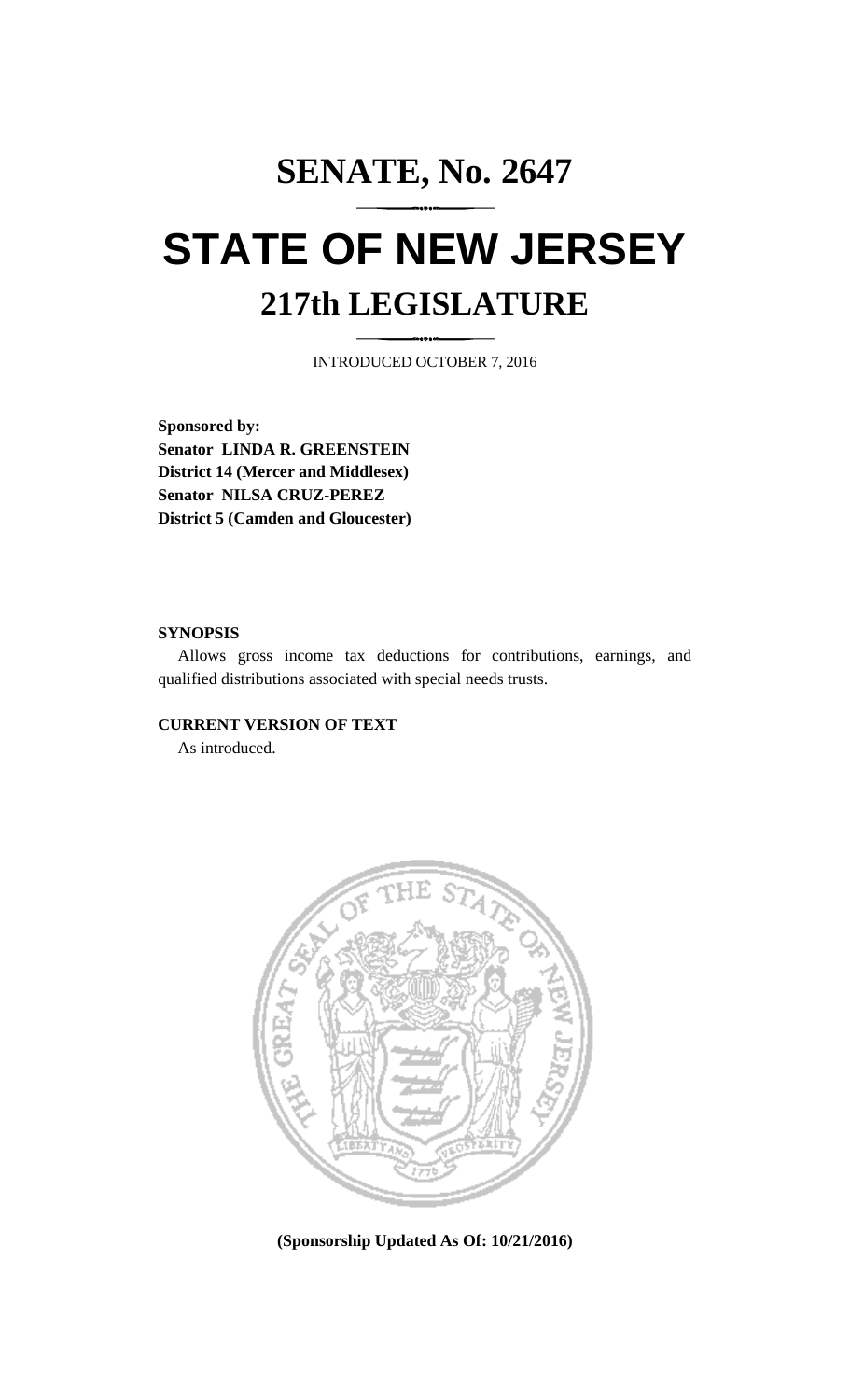**AN ACT** allowing gross income tax deductions for special needs trusts and supplementing Title 54A of the New Jersey Statutes.

 **BE IT ENACTED** *by the Senate and General Assembly of the State of New Jersey:*

 1. a. Gross income shall not include a taxpayer's contributions to a special needs trust as defined in paragraph (1) of subsection d. of this section.

 b. Gross income shall not include qualified distributions as defined in paragraph (2) of subsection d. of this section when such distributions are used for a qualified disability expense as defined in paragraph (3) of subsection d. of this section.

 c. Gross income shall not include earnings on a special needs trust until the earnings are distributed from the account, at which time they shall be includible in the gross income of the distributee, except for any earnings included within qualified distributions as defined in paragraph (2) of subsection d. of this section when such distributions are used for qualified disability expenses as defined in paragraph (3) of subsection d. of this section.

d. As used in this section:

 (1) "Special needs trust" means a disabled individual's special needs trust established pursuant to chapter 7 of Title 42, United 24 States Code (42 U.S.C. s.1396 $p(d)(4)(A)$ ); or a non-profit pooled income special needs trust established pursuant to chapter 7 of Title 26 42, United States Code (42 U.S.C. s.1396p(d)(4)(C)); or a third party supplemental needs trust established pursuant to section SI 01120.200 of the Program Operations Manual of the United States Social Security Administration, the property of which trust is not considered a resource for Supplemental Security Income purposes. A "special needs trust," as defined in this paragraph, shall also meet any additional State requirements pursuant to P.L.2000, c.96 (C.3B:11-36 et seq.) and N.J.A.C.10:71-4.11.

 (2) "Qualified distribution" means a distribution from a special needs trust that is used for qualified disability expenses as defined in paragraph (3). The portion of a distribution from a special needs trust that is attributable to earnings shall be determined in accordance with the principles of section 72 of the federal Internal Revenue Code of 1986 (26 U.S.C. s.72).

 (3) "Qualified disability expense" means any expense made for the benefit of an individual with a disability who is a designated beneficiary of the special needs trust. A "qualified disability expense" shall be related to the beneficiary's disability and shall supplement, but not supplant, impair, or diminish, any benefits or assistance of any Federal, State, or other governmental entity for which the beneficiary may otherwise be eligible or which the beneficiary may be receiving.